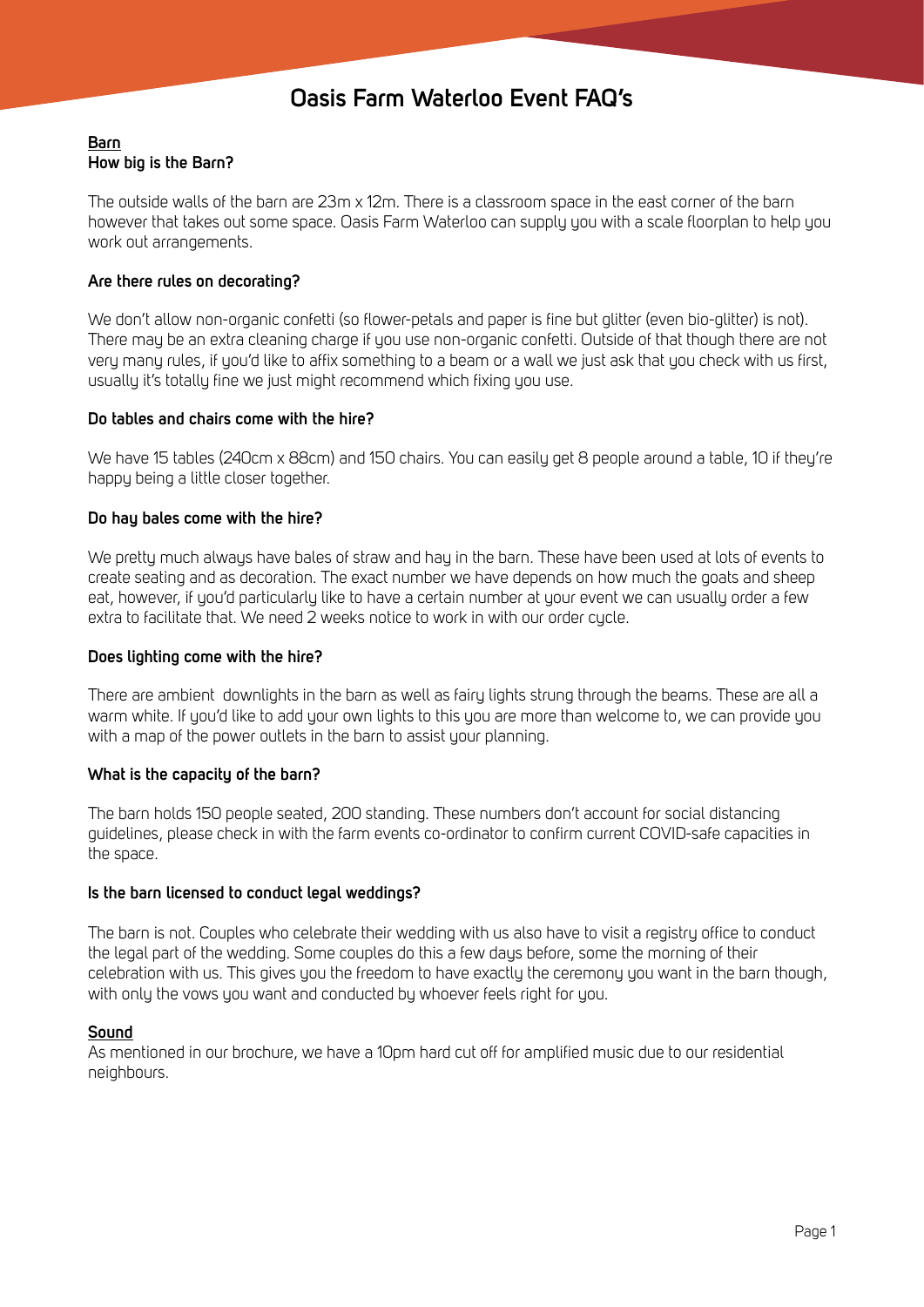## **Are there work-arounds for the noise cut off?**

Not really. In order to stay friends with our neighbours we are pretty serious about this one. We also monitor sound levels during the event to make sure we're running sociably. However, there are creative options around this. Previous events have run a silent disco at 10pm or led a procession to an after party in a local pub.

## **Can I have a Spotify playlist after 10pm?**

We don't want the vibe to die at 10pm, so yes. A playlist that is at a level that people can talk over after 10pm is totally fine. This means you keep your atmosphere going and usually this is the part of the night where people drift out to the fire pit.

## **What AV/sound equipment do you have on site?**

We have a small PA system, that can easily handle a playlist from a phone or laptop. We also have a couple of microphones to help with speeches/presentations. There is a large screen TV (HDMI or USB connection) which is included in the hire, if you have slides or photos you would like to present.

# <u>Bar</u>

# **Can I bring my own drinks to serve to my friends?**

Sure! We charge a corkage fee of £3 per head. You're welcome to use our bar set up. (high bar & drinks fridge) and either set out drinks or co-opt a friend into serving them for you. If you'd like to have a member of the farm team serve drinks we can organise that, staffing costs are outlined below. The only thing you can't do is set up and run your own cash bar.

#### **Can Oasis run a bar for me?**

Absolutely. If you'd just prefer it's all taken care of we can run a bar for your event. The minimum spend is £500, and we serve wine, beer, cider and g&t's as standard. If you'd like a specific drink on the bar at your event we can usually organise that as well.

# **Can I bring some drinks to have with a meal and switch to a cash bar later in the evening?**

For sure! The same minimum spend applies to the bar from whenever it opens but we can set up to use your purchased drinks through dinner and then open up the bar once the tables get pushed back.

#### **Can Oasis order the stock I want for the bar?**

Within reason yes. We can order stock in for you either to be sold on the bar or to be served as complimentary. In the later case the cost is just passed onto you in your invoice.

#### **What time does your license finish?**

We call last drinks at 10pm. We then have licensed drinking up time until 11pm.

#### **Firepit**

#### **Is the fire pit included in the hire?**

It sure is. Quite a few events like to just light the fire and hand out marshmallows rather than doing a big dessert.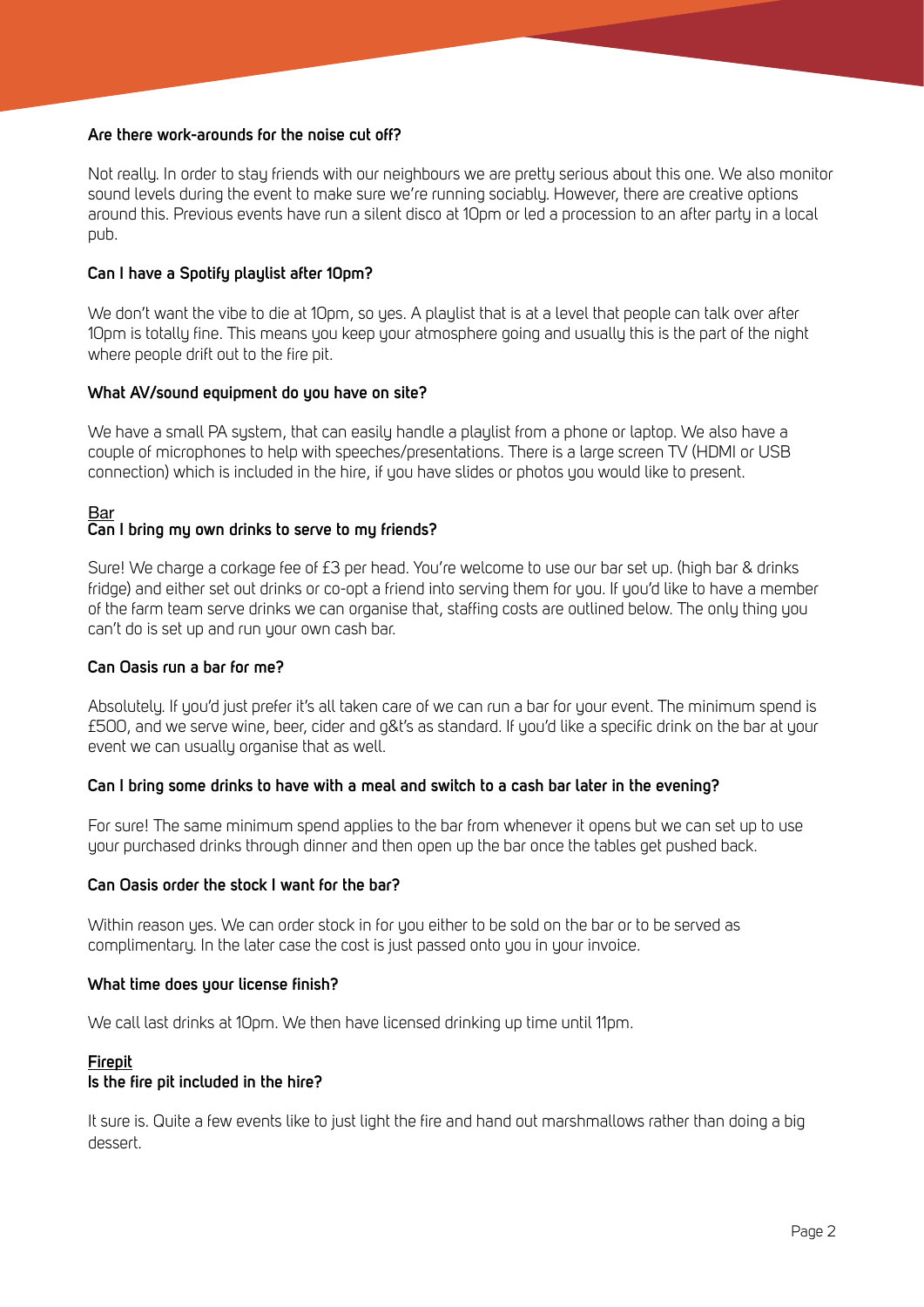## **Do I have to bring my own firewood?**

Usually no. One of the activities we do in our outreach programmes with young people is firewood chopping so usually there is plenty ready to go. However this can be seasonal so we don't guarantee it. Check with your event co-ordinator once you have a date locked in to be sure.

# **Garden**

## **Are my guests allowed to explore the garden?**

They sure are. We usually have signs up explaining what's growing and staff members are happy to answer questions about how the garden is getting on.

## **Are their wet weather options in the garden?**

There are not. If it is raining the only place that can keep a decent amount of people out of the wet is the barn. If you'd like you are welcome to hire marquees to cover over the picnic area.

## **Animals**

## **Can my guests meet the animals?**

Absolutely! Our animals are all pretty used to interacting with humans and will happily come up to the gates for a scratch or a treat. The venue supervisor can also help introduce smaller guests (and bigger ones!) to the animals during a quieter point in the event.

## **Which animals do you have on site?**

We always have chickens, guinea pigs and goats. Other animals cycle in from time to time from our partner Jamies' Farms. Sometimes there are sheep, or pigs, or even piglets!

# **Toilets**

#### **How many toilets are on site?**

We have one compost system toilet on site. For larger events we tend to hire in additional portable toilets so the queues don't get too big. Basic portable toilets to match your guest numbers are included in the hire price. If you'd like the posher trailer style portable toilets we can arrange these at an extra cost.

#### **Kitchen**

#### **Can I use the kitchen to cook for my guests?**

Our kitchen is largely set up for our outreach groups to work in. It's not a commercial kitchen and can't cope with being the main kitchen for a large event. However, you are welcome to use it as a space to finish off/ plate up dishes as long as it's returned clean to us at the end of the night. Caterers have also previously brought in additional equipment in order to work large scale cooking on site and we're happy to talk to whoever is doing your catering to see if we can support this for your event.

#### **Can I keep this cheeseboard in your fridge?**

On the day of your event you definitely can! We have a lot of groups and volunteers moving through the space during the week so it's not good to leave things here during that time however we're more than happy to help out with space where we can.

#### **Can I keep this ice in your freezer?**

Depending on how much ice, sure you can. We have a large domestic freezer on site and there's usually room for a couple of bags of ice.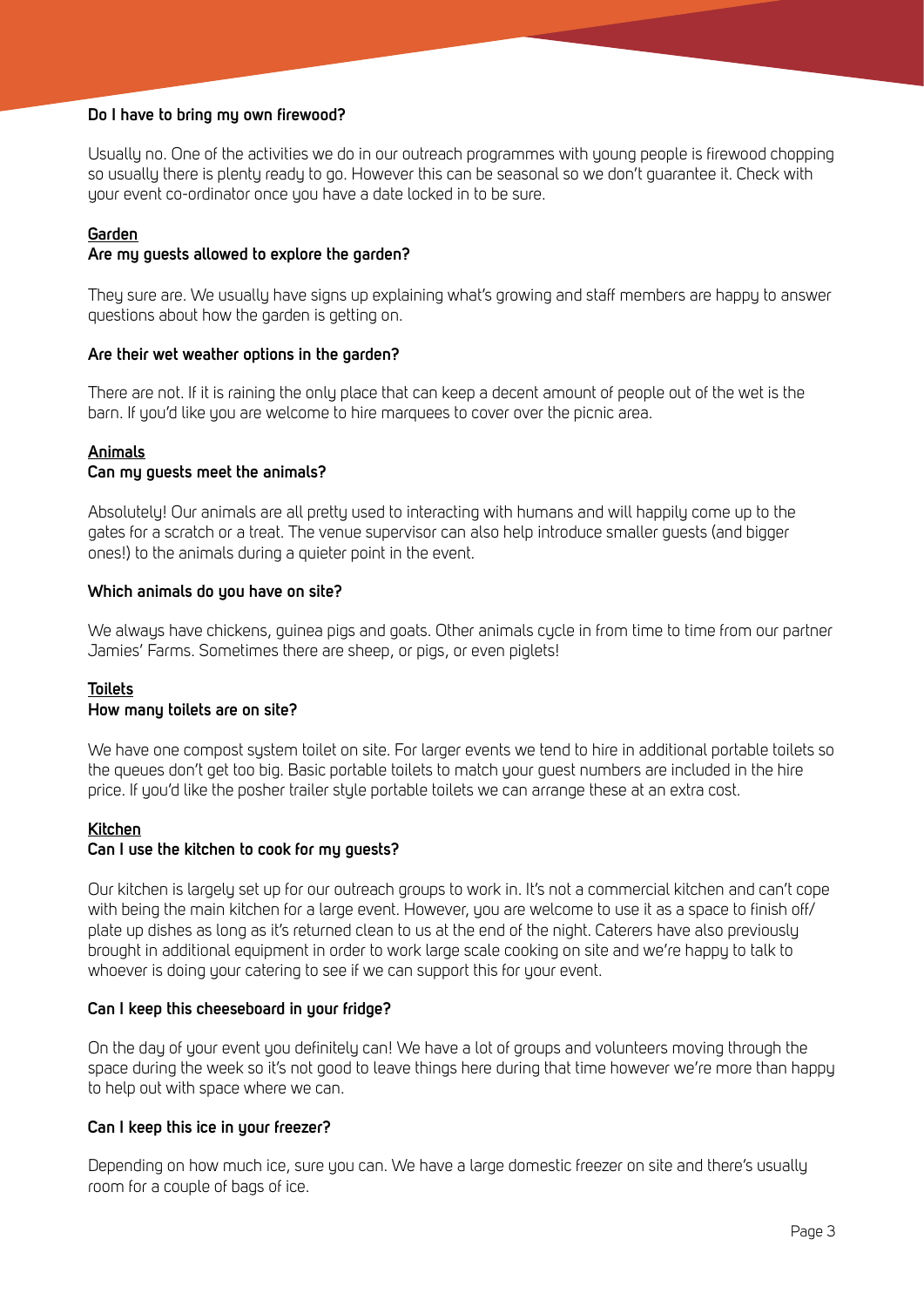# **Timings/ drop offs**

## **What time can I come in to set up?**

Most hires start at either 9am or 4pm. You can come in to set up as soon as your hire period starts. Occasionally we can negotiate early access, we're very happy to chat through what your specific event needs are.

#### **What time do we have to be off-site by?**

Most hires finish at either 4pm or Midnight. That's the time you need to be offsite by.

#### **Can we extend the booking?**

Only by prior arrangement. There is a £50 fee per half hour you run over your agreed hire period. We're very open to working out a specific booking period for you if our standard slots don't fit your event.

#### **Can I get something delivered in the week before the event?**

Usually yes. During the week our priority is our outreach programmes which run through school hours. If you want to drop something off yourself it's usually pretty easy to fit it in when a staff member is on site and free. Deliveries can be a little tricker to work but we will do our best to facilitate it for you. Anything stored on site will be at your own risk (though we will look after it with the same care as we look after our own equipment.)

#### **Can I pick up something the day after the event?**

Generally this is fine. As long as it's stored out of the way after the event and it doesn't contain any food.

#### **Staff**

#### **How many Oasis staff will be there on the day?**

Every hire has a dedicated venue supervisor at it. Their first responsibility is the health and safety of you, your guests and the animals. Provided everything is going smoothly, they're also on hand to introduce the animals, answer gardening questions and help with set up/pack down.

#### **Can I hire more staff?**

You can! We have a number of event staff who are available to help out with your event. They can run the bar, help check guests in at the door, assist with technical set ups and assist with set ups, pack downs, and change overs. Our staff cost £14.50 per hour and can be hired for a minimum of 2 hours. We just add the cost onto your final invoice.

#### **Can the staff serve drinks/ food to my guests?**

Absolutely. If you're looking at ordering your own bar stock you can just hire our staff to make sure all your guest's glasses are kept topped up. They're also very happy to assist with serving canapés.

# **Catering Do I have to use specific caterers?**

Not at all. We've hosted everything from food trucks to full scale dinners and even once a massive Dominos order. We're happy for you to organise whatever food best suits your event.